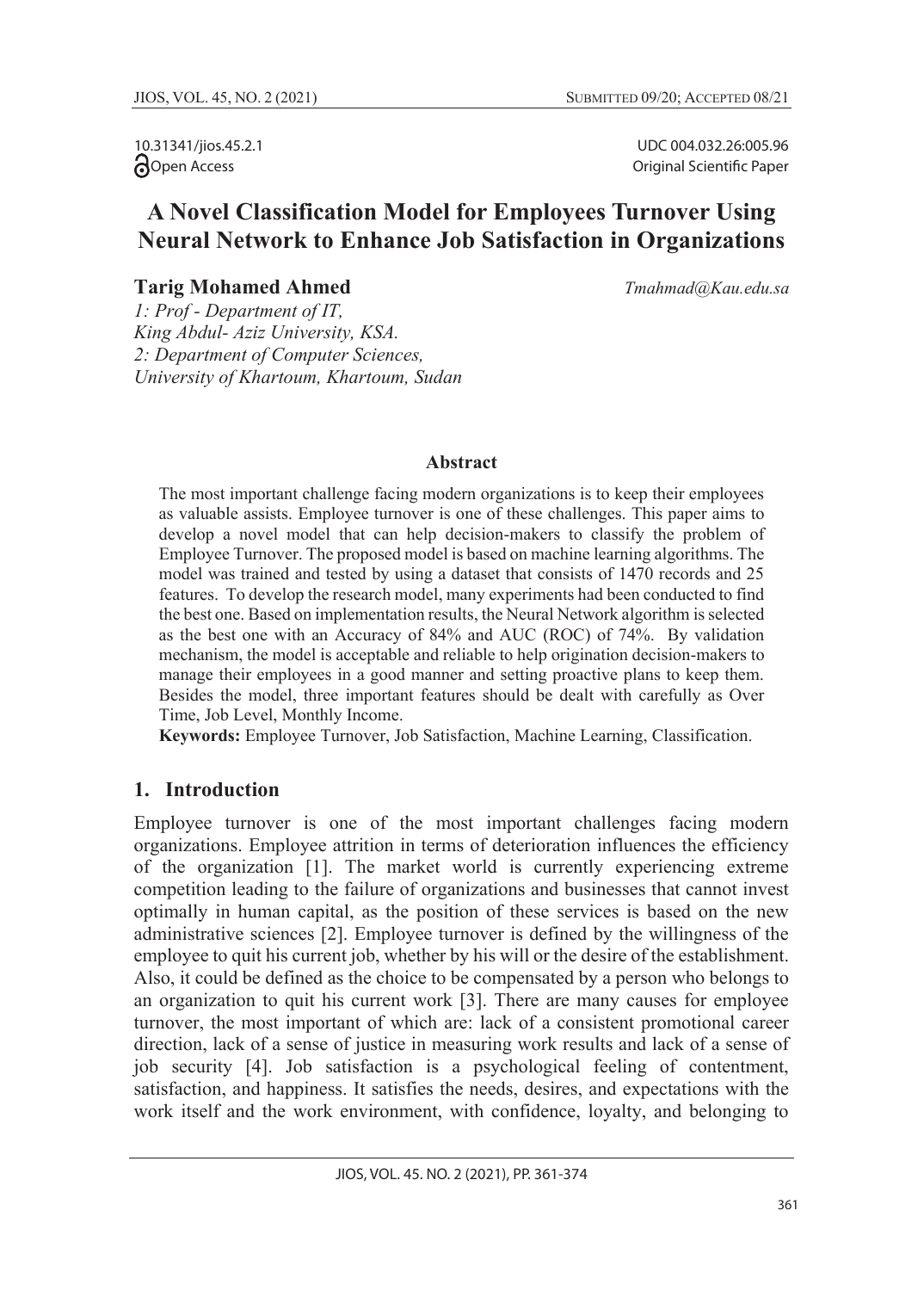work and with the relevant internal and external environmental factors and influences [5]. In another definition, it indicates that job satisfaction is a trend that is the outcome of many beloved and unloved experiences Associated with work and reveal himself with the appreciation of the individual for work and management. Job satisfaction reduces employee turnover [6].

To reduce the ratio of employee turnover, data mining can play an important role by providing a model that works as a decision support system [7]. Data Mining is the process of discovering patterns from large data sets based on methods that intersect both machine learning, statistics, and database systems [8]. In the data mining process, we have the same concept. For data mining, you must first collect data from various sources, prepare it, and store it in one place, as nothing from data mining is related to the process of searching for the data itself [9]. The model in data mining is a computerized representation of real-world observation. Forms are algorithm applications to search, identify, and display any patterns or messages in your data. There are two types of models in data mining: taxonomic, descriptive, or predictive [10].

In this paper, a new model has been proposed. The model will be used as a decision support system that helps the organization managers to take the right decisions for keeping their employees as a valuable asset. The model was built based on classification algorithms. Classification algorithms are a form of data analysis that extracts models that accurately describe important data categories and classifications. For example, a classification form can be built to evaluate loan applications in a bank's loan granting system, dividing the group of applications into two categories, safe and unsafe [11]. By using the model, we can classify employees into two classes: attrition class or not.

The rest of the paper is organized as follows: The next section presents some interesting researches related to the research area as related work. In Section 3, a full description of the proposed model is provided in terms of Framework, Dataset, implementation, and the results. Section 4 concludes the paper and suggesting some points to improve model accuracy as future

### **2. Related work**

There is no doubt that technological discoveries, especially in the field of artificial intelligence, have greatly assisted decision-makers in the decision-making process [12]. They provided them with the ability to analyze their decisions and compare them with similar decisions and show the results that may result from this or that decision. Also, these systems provide advice to administrators through an analysis of Information stored on private databases in decision-making support systems [13]. A decision support system provides organizations with valuable information to achieve their strategic objectives [14].

Several previous studies have shown that turnover is the consequence of work dissatisfaction a combination of factors which include pay, recognition, and career development opportunities.... etc. In one of the previous studies, data were collected from primary and secondary sources, they used the questionnaire to analyze factors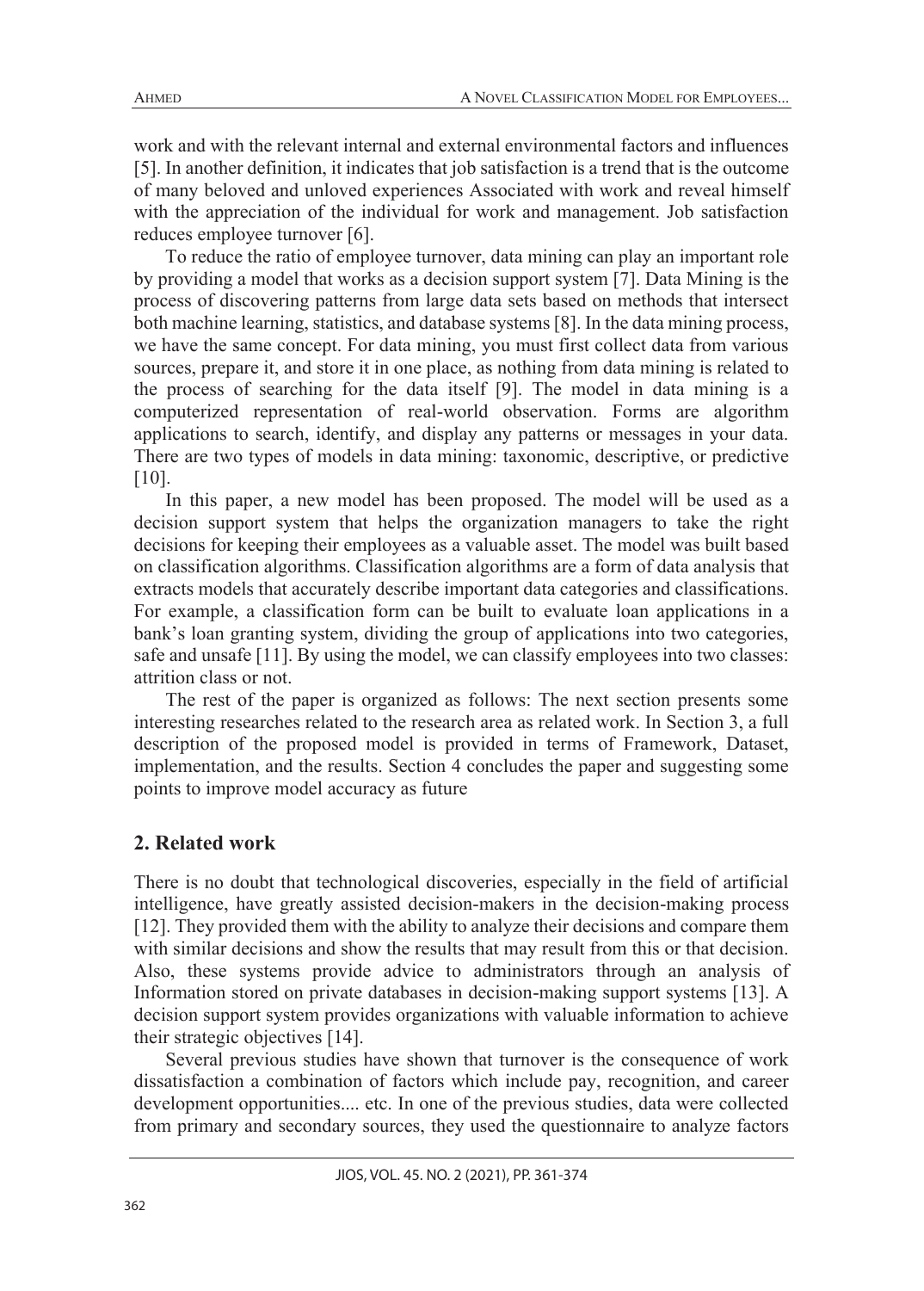affecting employee turnover and found there were three main factors that influence the decision to resign: internal factors, personal and external [19].

Due to stressful work environment retention of employees in IT sector is low. These stressful situations stimulate employees to keep changing their jobs. Job satisfaction is directly associated with the continuance of the employment specifically in IT sector Jan et al., (2016). It is cumbersome process to replace tech workers as it has negative effects on customer services and information security. In compare to other professions IT professionals receives more job solicitation per week.

A previous study conducted several in-depth interviews and surveys with leaders and managers who lose their employees in the department and proved that there is no unique factor that leads to turnover but is a set of factors that influenced the employee and led to the decision to resign. The salary is an important factor that causes turnover; other factors found are recognition, identification of responsibilities, and career opportunities. This set of factors indicates that the employee has found other job offers or dissatisfaction resulting in his resignation, which means that employees are going through a series of stages before deciding to change the jobs [20, 29 , 31].

Data Mining Model is one of the important models that help the decision-makers by discovering knowledge behind data. Knowledge has different forms such as predictive or descriptive models. This paper focuses on predictive models. Many types of research have been conducted in this area. This section presents some of them.

IBM Team M. Watson Singh et al. conducted brilliant research on the turnover cycle. The research proposed a system that defines the causes of the turnover and predicts future employee turnover. They also attempted to quantify the cost of attrition and recommend the name of the employee for the retention process, comparing the discrepancy between the Expected cost of attrition before retention period (EACB) and the Expected cost of attrition after retention period (EACA) [15].

L. Carlos et al. put forward a proposal for a Chronic problem with college forecasts for Brazilian Universities Heartlessness. H2O software was used as a data extraction tool and deep learning and attempted to predict the dropout cases Identify and initiate student attrition profiles [16]. K. Dejaeger et.al suggested a centric production on income by Maximum benefit estimation using a maximal fraction of the Best forecasted consumer loss rates in retention [17].

For another research, Choudhary et.al outline the implementation of the methodology of logistics regression based on the demographic data for independent personnel as well as current staff Create a probability algorithm to estimate the turnover of the workforce. This will come later Equation used to compare the probability of turnover with the present one Employees set. The high-risk cluster was established after the assessment to figure out the reasons for this, and the action plan was named to reduce the risk [18].

Also, research studies predicted a voluntary turnover rate by applying cluster analysis which considered an unsupervised learning method. It was found the results indicate that the high turnover trend circle was primarily caused by a lack of inner fidelity identification, leadership, and management [14]. The Predictive Model can be created by various methods of data mining.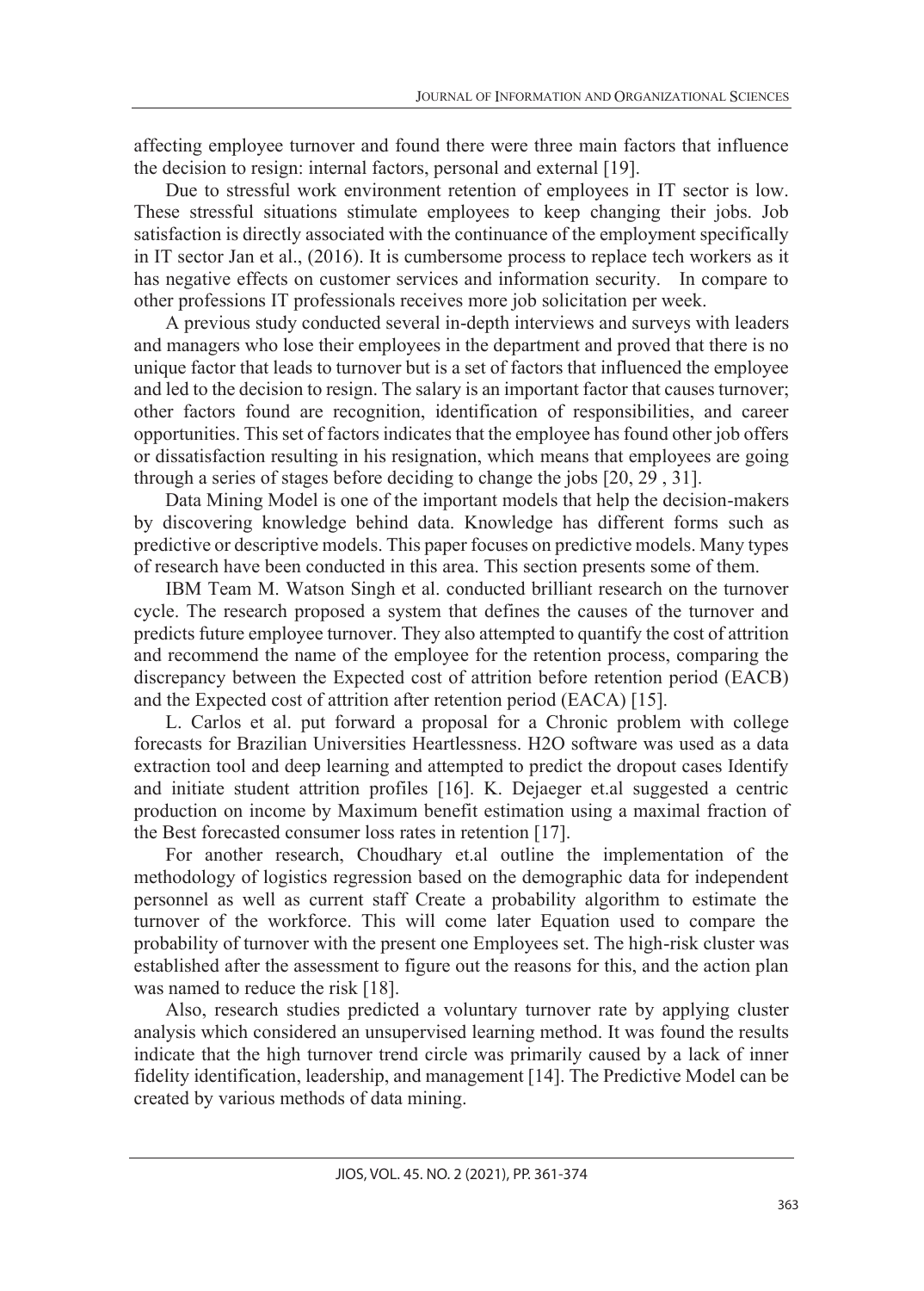Data mining defined as "the process of sorting through large data sets to identify patterns and establish relationships to solve problems through data analysis. Data mining tools allow enterprises to predict future trends" [15] Data mining Techniques can be useful for Human Resource Managers in identifying factors influencing employees to predict turnover.

There are many data mining algorithms for classification such as Decision Tree, SVM, Random Frost, Neural Network, and Naïve Bayes. In this paper, a brief description is provided for Neural Network and Naïve Bayes Algorithms.

Neural networks are a series of algorithms that are closely modeled after the human brain and programmed to identify patterns. They view sensory data by means of a form of raw input system interpretation, marking, or clustering [21] [30]. The trends they know are empirical, stored in vectors that need to be converted into all real-world data, be it images, voice, text, or time series. Neural networks allow one to build and identify clusters. On top of the data you store and handle, you might think of them as a layer of clustering and grouping. They help group unlabeled data according to differences between example inputs and identify data when they have to work on a labeled dataset. (Neural networks may also derive characteristics that are fed into other clustering algorithms and Classification; and you can think of deep neural networks as components of broader machine-learning systems including instruction, classification, and regression reinforcement algorithms [22]. Figure 1 presents Neural Network Algorithm.



Figure 1. Neutral Network Algorithm

Naive Bayes algorithm is a technique of classification based on the theorem of Bayes with an assumption of freedom of predictors [24]. A Naive Bayes classifier believes, in basic words, that the inclusion of a specific function in a class is irrelevant to some other function. Naive Bayes model is simple to construct and particularly useful for incredibly large data sets. Naive Bayes is considered to outperform even extremely advanced methods of classification, in addition to simplicity. Bayes Theorem provides a way for  $P(c)$ ,  $P(x)$ , and  $P(x)$  to measure posterior likelihood. Look at the equation underneath Fig. 2: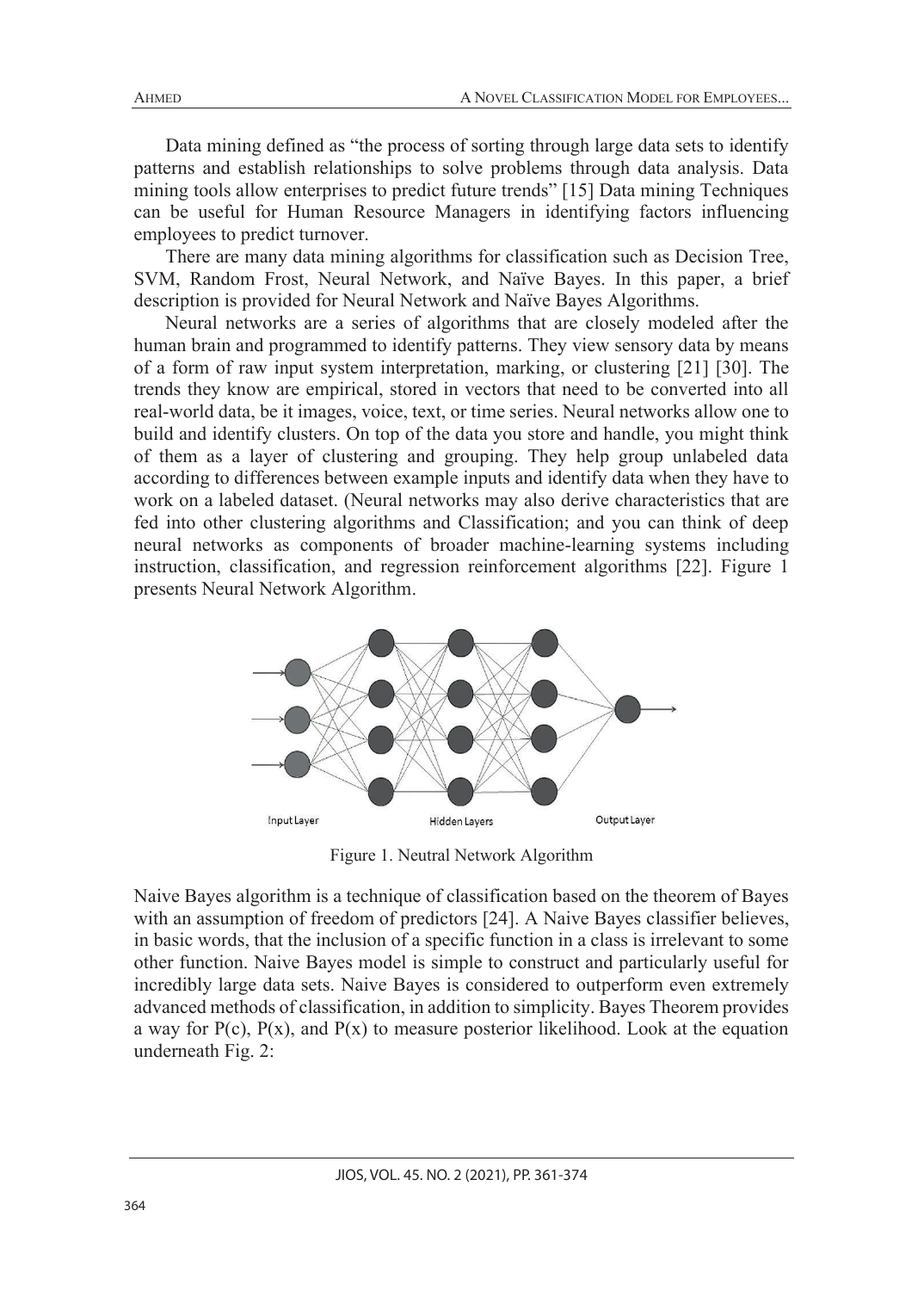

Figure 2. Naïve Bayes Algorithm

# **3. Method and Techniques**

The purpose of this research is to save organization costs by use information available in human resource management to predict employee turnover and also, to improve retention of valuable employees. In this way, the internal resources of the organization will be maintained as much as possible. The experimental method was used to develop an accurate machine learning model. Based on this, machine learning classification algorithms were used for multiple experiments to find the more suitable algorithm for the proposed model. This research answers two questions: First, how can an organization detect the expected turnover of employees. Second, what are the features that should be focused on by the organization for the detected group? Fig 3 shows the research model components terms the methodology that was used to develop the proposed model.



Figure 3. Model Components

The dataset contains HR employee records. The model is trained and evaluated by means of the dataset and classification algorithms. Based on the test results, the best algorithm is selected to be used to identify knowledge about the new staff. The model should help decision-makers make the best decision to keep their employees.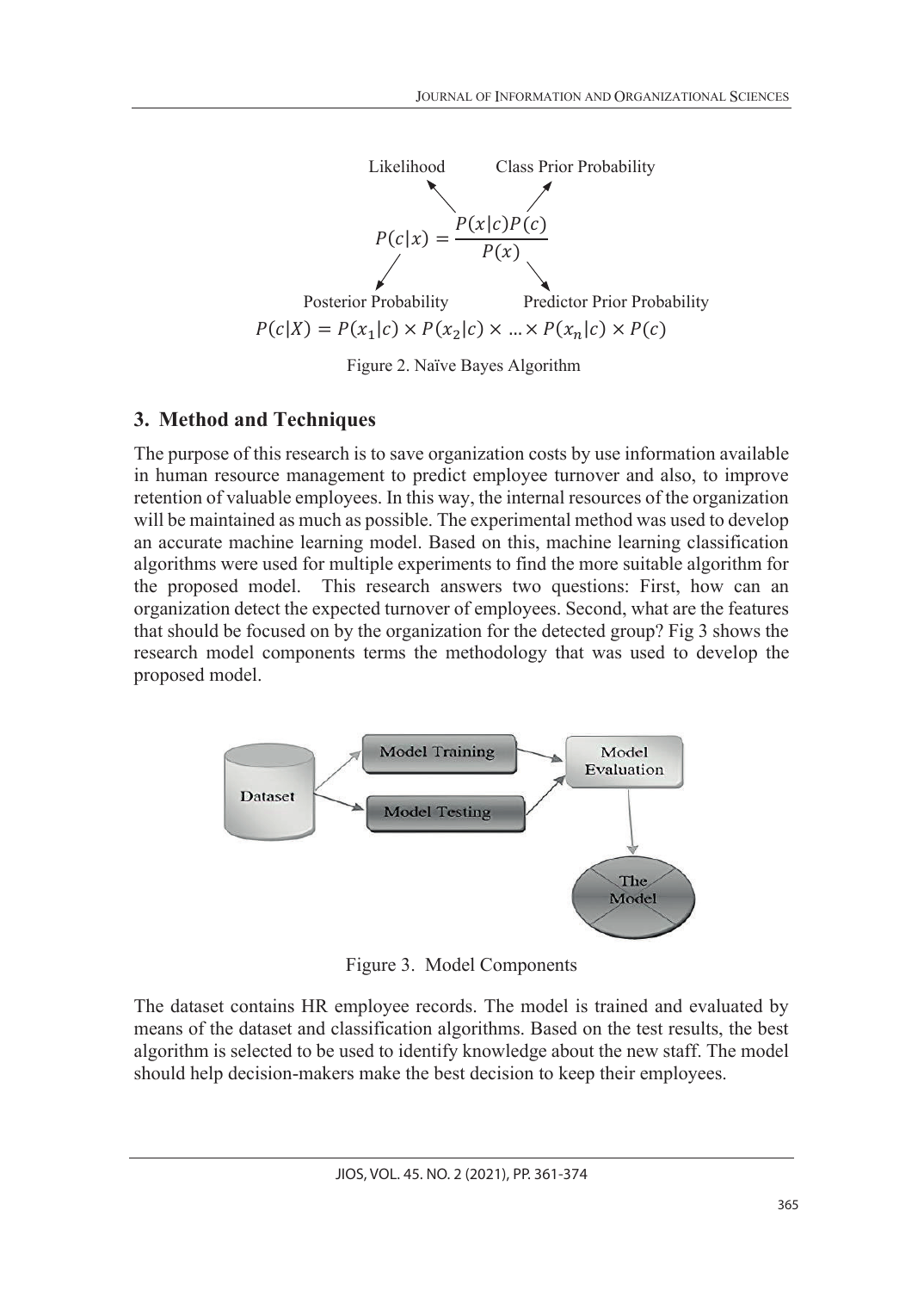## **3.1 HR Employee Dataset**

The dataset includes a fictional data set created by IBM data scientists. The dataset has 1470 observations that refer to employees with 25 attributes. This data set is obtained from IBM Data Science Community [ 25].

The attrition attribute has been selected to be used for the classification model. It is very important to understand the dataset before conducting the analysis. One of the options is feature selection. The selection of features can be defined as a process that selects a minimum subset of M features from the initial set of N features so that the feature space is minimized optimally according to a certain evaluation criterion. The amount of function N decreases as the dimensional of a domain extends. It is typically intractable to find the right subset of functions [23]. The table. 1 gives an overview of the dataset variables.

| <b>Variables</b>                 | Category             | <b>Frequency(Percentages)</b> |
|----------------------------------|----------------------|-------------------------------|
| <b>Environment Satisfaction</b>  | Low                  | 284(19.3%)                    |
|                                  | Medium               | 287(19.5%)                    |
|                                  | High                 | 453(30.8%)                    |
|                                  | Very High            | 446(30.3%)                    |
| <b>Job Involvement</b>           | Low                  | 83(5.6%)                      |
|                                  | Medium               | 375(25.5%)                    |
|                                  | High                 | 868(59%)                      |
|                                  | Very High            | 144(9.8%)                     |
| <b>Job Satisfaction</b>          | Low                  | 289(19.7%)                    |
|                                  | Medium               | 280(19%)                      |
|                                  | High                 | 442(30.1%)                    |
|                                  | Very High            | 459(31.2%)                    |
| <b>Performance Rating</b>        | Excellent            | 1244(84.6%)                   |
|                                  | Outstanding          | 226(15.4%)                    |
| <b>Relationship Satisfaction</b> | Low                  | 276(18.8%)                    |
|                                  | Medium               | 303(20.6%)                    |
|                                  | High                 | 459(31.2%)                    |
|                                  | Very High            | 432(29.4%)                    |
| <b>Work Life Balance</b>         | Bad                  | 80(5.4%)                      |
|                                  | Good                 | 344(23.4%)                    |
|                                  | <b>Better</b>        | 893(60.7%)                    |
|                                  | <b>Best</b>          | 153(10.4%)                    |
| <b>Education</b>                 | <b>Below College</b> | 170(11.6%)                    |
|                                  | College              | 282(19.2%)                    |
|                                  | Bachelor             | 572(38.9%)                    |
|                                  | Master               | 398(27.1%)                    |
|                                  | Doctor               | 48(3.3%)                      |

Table1. Descriptive statistics for variables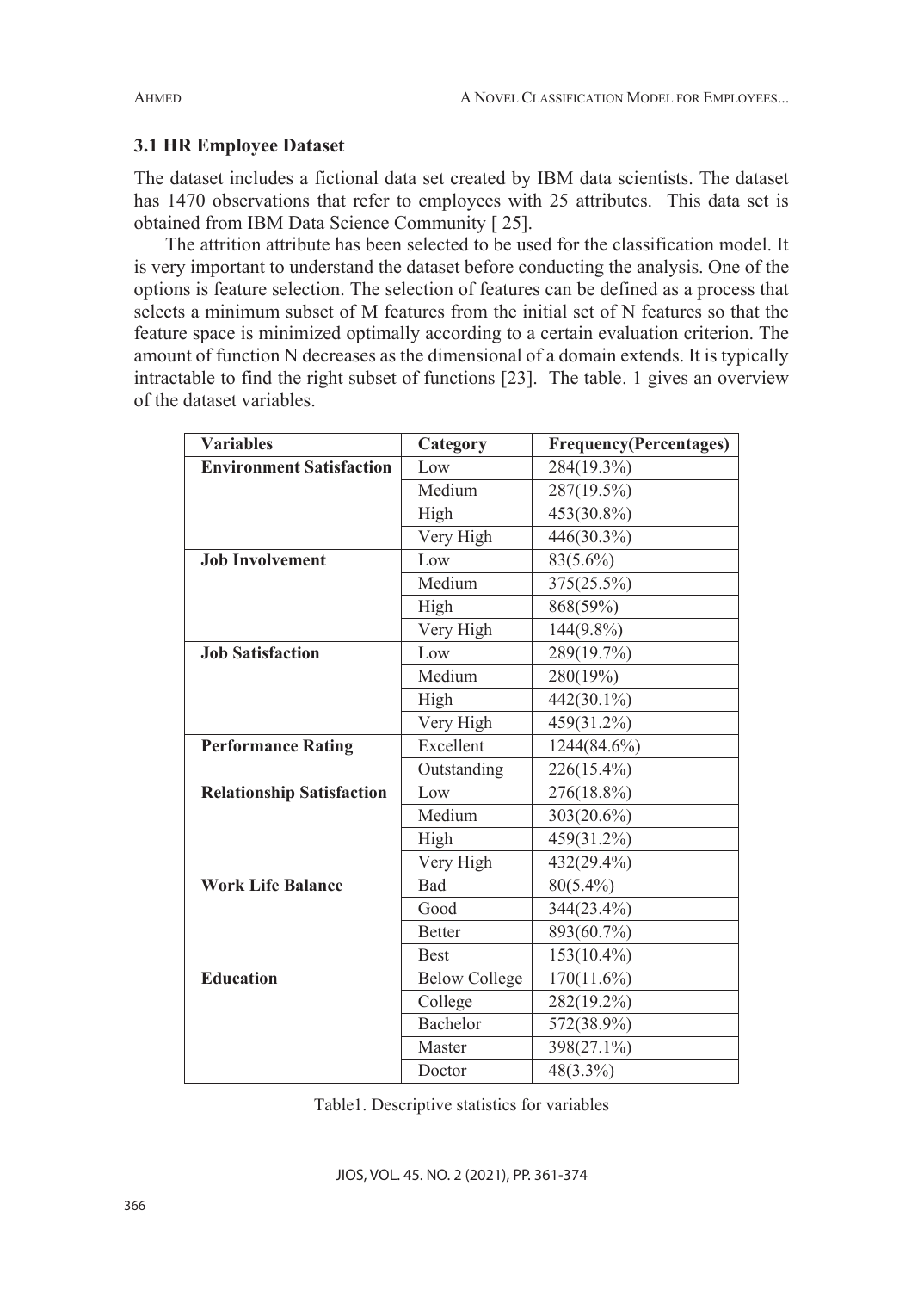For ranking the important attributes, two methods were used: Information Gain and Chi-Square. Information gain is a synonym for Kullback – Leibler divergence in information theory and machine learning; the sum of knowledge obtained regarding a random variable or signal from another random variable being measured [26]. However, the term is often used synonymously with reciprocal knowledge in the sense of decision trees, which is the conditional predicted value of the Kullback – Leibler variance of the univariate distribution of the probability of one variable from the conditional distribution of this variable to the other. The information gain is obtained by the following equation:

$$
IG(T, a) = H(T) - H(T|a),
$$

where  $H(T|a)$  is the contradictional entropy of T given the value of attribute a.

For machine learning, the Chi-Square test is important, and how this test makes a difference. The selection of features is a significant problem in machine learning, where we will have many features in line and have to select the best features to create the model [27]. Through checking the relationship between the features, the chisquare test lets you solve the question of feature selection. The chi-Square is obtained by the following formula:

$$
x_c^2 = \sum \frac{(O_i - E_i)^2}{E_i}
$$
  
where:  
 $c$  = Defrees of freedom  
 $O$  = Observed value(s)  
 $E$  = Expected value(s)

The two methods are agreed on four attributes Over Time, Job Level, Monthly Income and Years at Company. These attributes have a strong effect on building the model. Table 2 shows the ranking attribute by using two methods: Information Gain and Chi-Squair.

| <b>Features</b>  | <b>Rank</b> (Information Gain) | Rank(Chi-Squair) |  |
|------------------|--------------------------------|------------------|--|
| Over Time        | 0.04                           | 63.845           |  |
| Job Level        | 0.036                          | 44.669           |  |
| Monthly Income   | 0.03                           | 41.795           |  |
| Years at Company | 0.028                          | 37.09            |  |

Table 2. Ranking Features

Based on the results in table 2, these four features are reflecting very important indicators for keeping employees satisfied with their jobs and they play a significant role to reduce employee turnovers.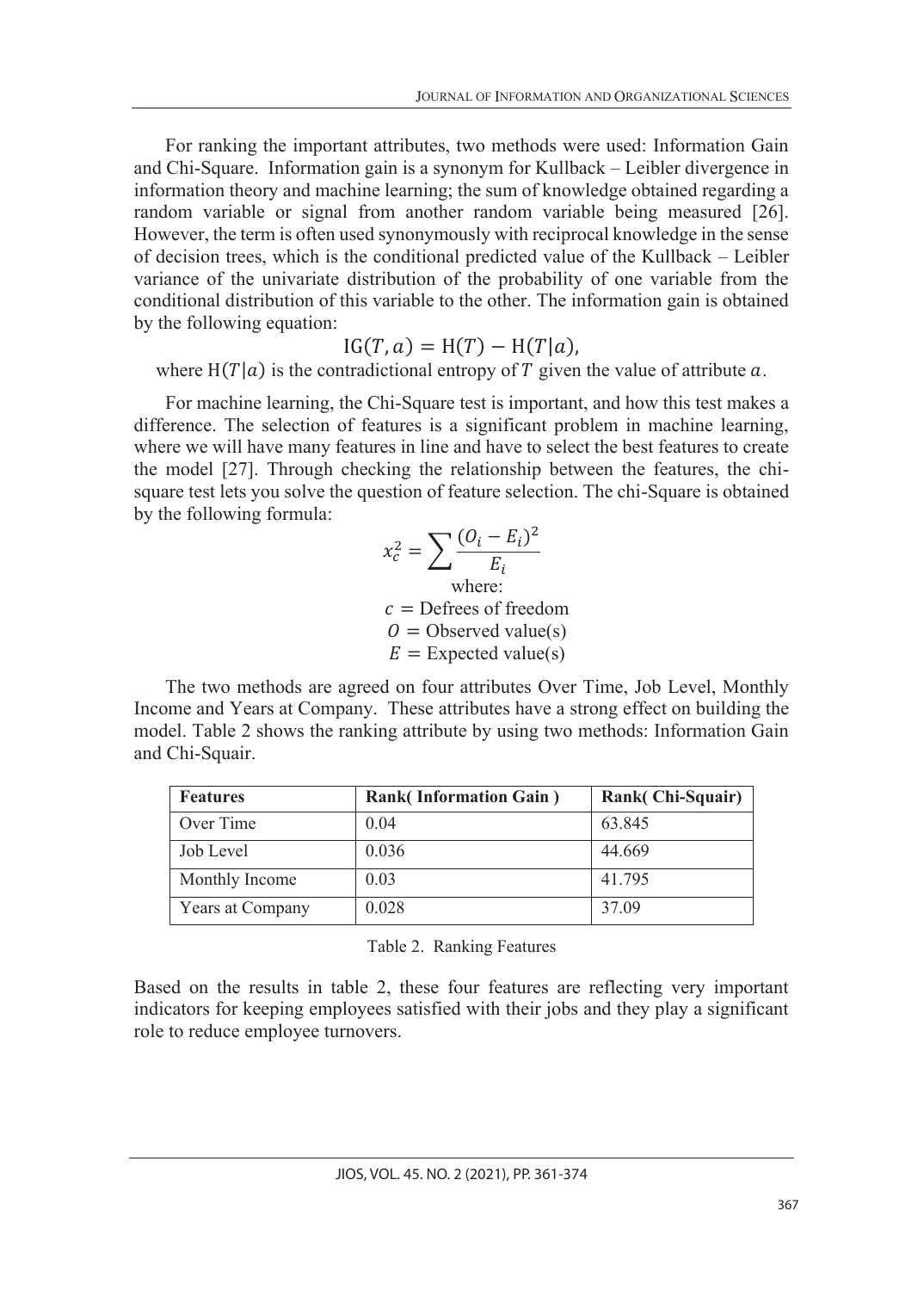### **3.2 Proposed Model development**

To develop the research model, many experiments have been conducted using five classification algorithms in order to reach the best one. These algorithms are as follows: Decision Tree, SVM, Random Frost, Neural Network, and Naïve Bayes. The Cross-Validation 10 method was used for testing the models.

To evaluate the model, a confusion matrix was used. The confusion matrix, also known as the error matrix, is the problem of mathematical classification in the field of machine learning [28]. The uncertainty matrix is a table frequently used to describe a classification model's output (or "workbook") on a collection of test data recognized for the real values. It allows the algorithm's output to be visualized. different parameters were used as mentioned in fig. 5:

|        |          | Positive                            | Negative                                           |                                                |
|--------|----------|-------------------------------------|----------------------------------------------------|------------------------------------------------|
| Actual | Positive | True Positive (TP)                  | False Negative<br>(FN)<br>Type II Error            | Sensitivity<br>TP<br>$(TP + FN)$               |
| Class  | Negative | False Positive (FP)<br>Type I Error | True Negative<br>(TN)                              | Specificity<br>T <sub>N</sub><br>$(TN + FP)$   |
|        |          | Prediction<br>TP<br>$(TP + FP)$     | Negative<br>Predictive Value<br>TN.<br>$(TN + FN)$ | Accuracy<br>$TP + TN$<br>$(TP + TN + FP + FN)$ |

Figure 5. Confusion matrix attributes

Many experiments have been conducted to build the model in three phases: phase one the model was trained by using classification algorithms (Decision Tree, SVM, Random Frost, Neural Network, and Naïve Bayes). In phase two, the model has been tested by using Cross-Validation 10. Finally, the model has been evaluated based on the confusion matrix to select the best algorithm. Table 3. Shows the implementation results.

| <b>Model</b>          | <b>AUC</b> | CA     | F1     | <b>Precision</b> | <b>Recall</b> |
|-----------------------|------------|--------|--------|------------------|---------------|
| <b>Tree</b>           | 0.577      | 0.791  | 0.78   | 0.771            | 0.791         |
| <b>SVM</b>            | 0.475      | 0.727  | 0.718  | 0.711            | 0.727         |
| <b>Random Forest</b>  | 0.704      | 0.836  | 0.819  | 0.812            | 0.836         |
| <b>Neural Network</b> | 0.755      | 0.85   | 0.819  | 0.823            | 0.85          |
| <b>Naive Bayes</b>    | 0.7416     | 0.8116 | 0.8114 | 0.8112           | 0.8116        |

Table 3. Confusion Matrix Results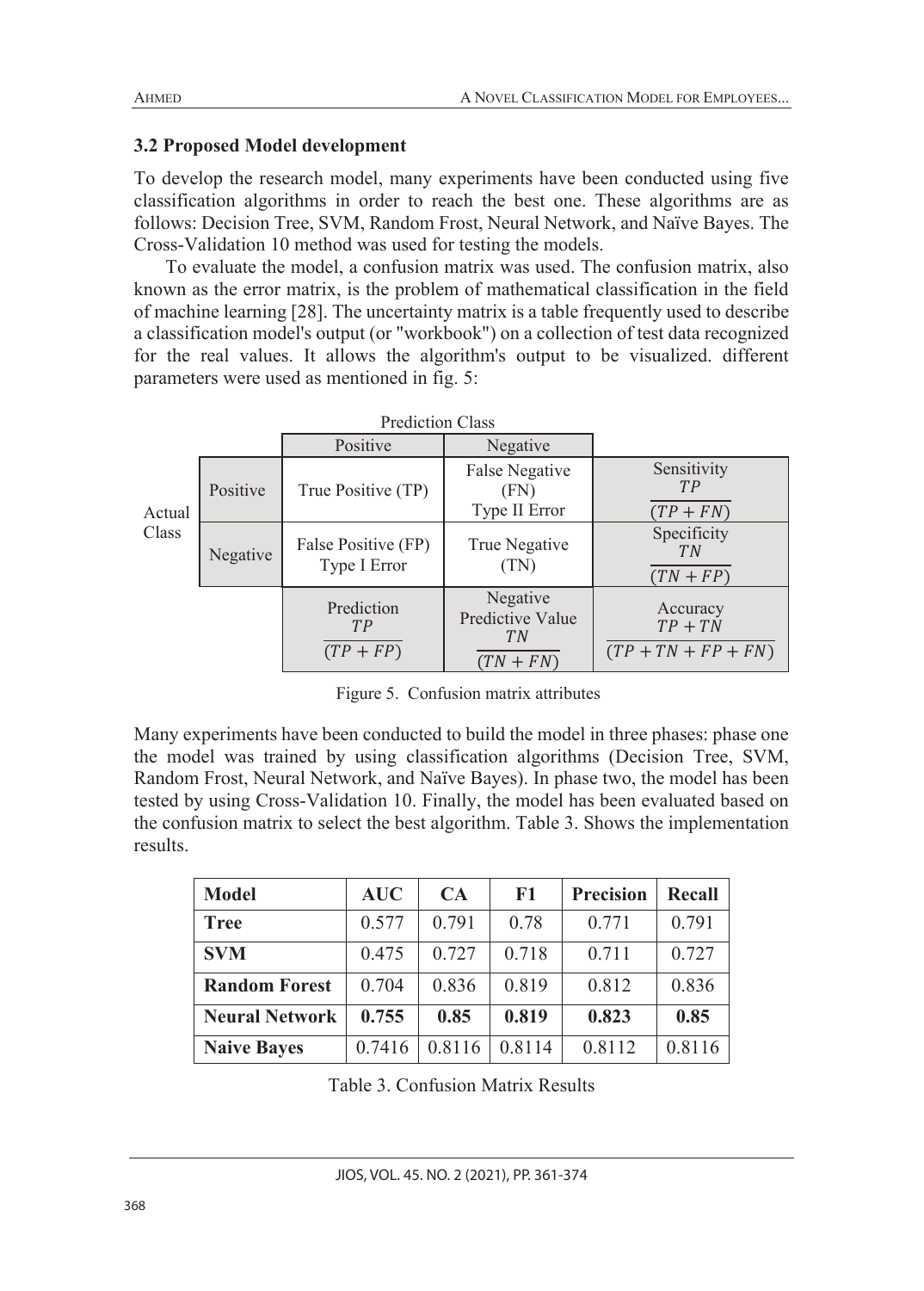

Figure 6. Model ROC curve



Figure 7. Model Accuracy



Figure 8. Model Precision



Figure 9. Model Recall

JIOS, VOL. 45. NO. 2 (2021), PP. 361-374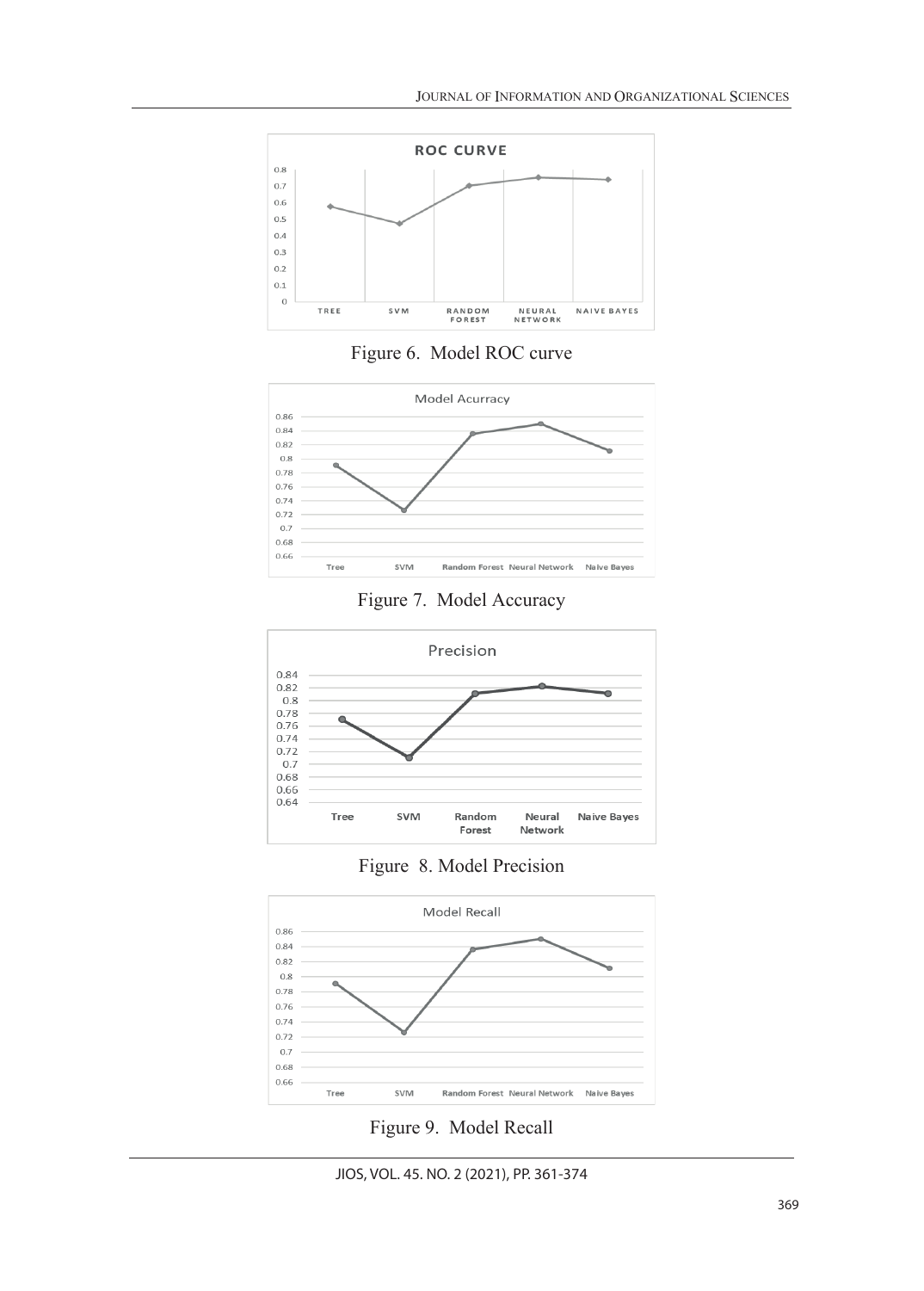## **3.3 Results Discussion**

As mentioned in table 2 The accuracy of five algorithms: Tree, Random Frost, Neural Network, VSM and Naïve Bayes were above 80%. The accuracy is obtained by the equation mentioned in fig. 5. But, the accuracy is not a best factor to select the best algorithm and that because the tendency of the classification attribute "Attrition" is very high as shown in figure 10.



Figure 10. Classification Attribute: Attrition

In this case, the model depends on t Area Under Carve(AUC) Parameter and also called Receiver Operating Characteristics(ROC). AUC means "Space under the ROC Curve," i.e. AUC measures the whole two-dimensional space under the whole ROC curve (think integral calculus) from  $(0,0)$  to  $(1,1)$ . Fig. 11 presents AUC for the five proposed algorithms [29].



Figure 11. presents AUC for the five proposed algorithms

To select the best algorithms among the five ones, it is based on the AUC rate. The acceptable rate between 0.5 to 1. The better ones, the near to 1. Based on this fact, the neural network algorithm is the best one to be used by the model to classify the employees. In this way, the top management of the organizations can prepare plans to keep their employees as valuable assets. Figure 12. present AUC for the Neural Network.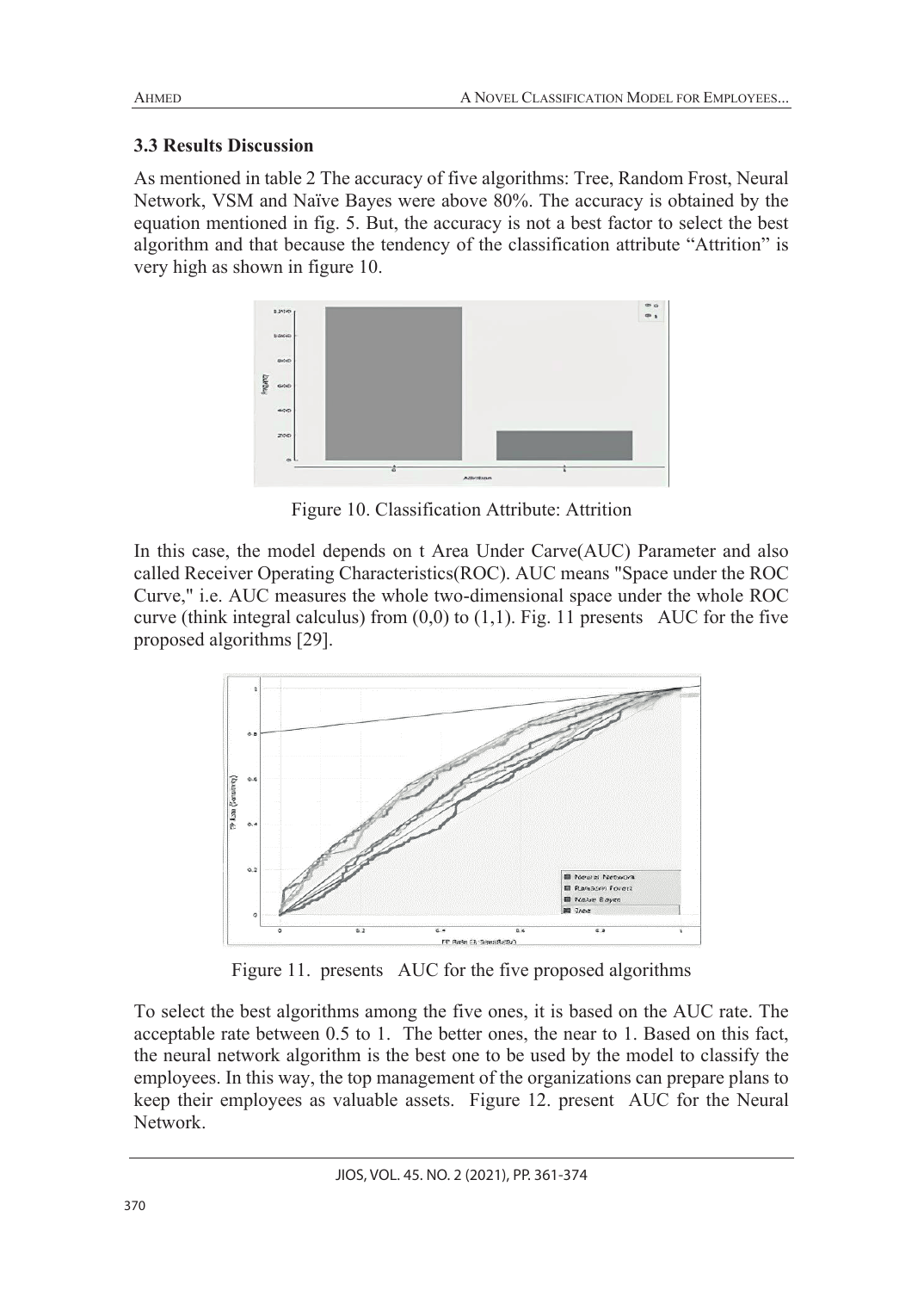

Figure 12. AUC for the Neural Network

### **4. Conclusion and future work**

In this paper, a novel data mining model has been developed. By using feature selection methods: Information Gain and Chi-Square, the most important four features have been extracted from the dataset. These features are over time, job level, salary, and years in the organization. As one of the important results of this research, these features should be planned carefully to keep organizations their employees as valuable assets. The proposed model is based on machine learning algorithms. Classification algorithms were used to implement the model such as Decision Tree, SVM, Random Frost, Neuronal Network, and Naïve Bayes. The model was trained and tested by using a dataset that consists of 1470 records and 25 features. To develop the research model, many experiments had been conducted to find the best one. Based on implementation results, the Neural Network algorithm is selected as the best one with an Accuracy of 84% and AUC (ROC) of 74%. By validation mechanism, the model is acceptable and reliable to help decision-makers to manage their employees in a good manner. The could be used to classify current employees if they will be turned over or not. This point answers the first research question. Figure 13 presents the model with results. This model could be used by HR departments to predict employees into two groups: expected turnover employees or not. For the first group, they may set plans to improve the features: Over Time, Job Level, Monthly Income. This point answers the second research question.



Figure 13. The Proposed model

JIOS, VOL. 45. NO. 2 (2021), PP. 361-374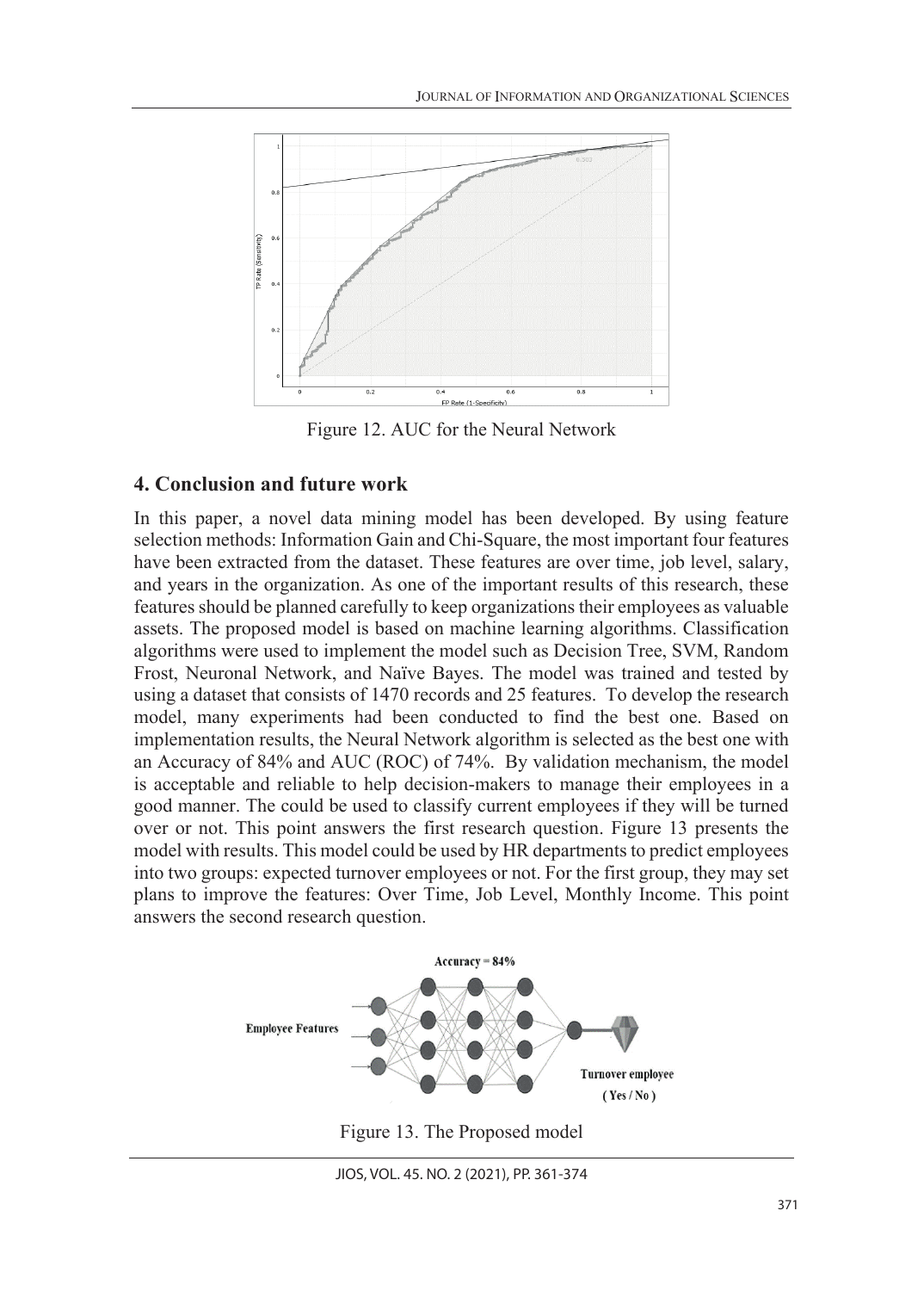As future work of this research, the dataset needs to cover the social information about the employees and not only information about the organization. In this way, the efficiency of the model will be improved.

### **References**

- [1] Mobley, William H., et al. "Review and conceptual analysis of the employee turnover process." sychological bulletin 86.3 (1979): 493.
- [2] Ganotakis, Panagiotis. "Founders' human capital and the performance of UK new technology based firms." Small Business Economics 39.2 (2012): 495-515.
- [3] Felps, Will, et al. "Turnover contagion: How coworkers' job embeddedness and job search behaviors influence quitting." Academy of Management Journal 52.3 (2009): 545-561.
- [4] Kowske, Brenda J., Rena Rasch, and Jack Wiley. "Millennials'(lack of) attitude problem: An empirical examination of generational effects on work attitudes." Journal of Business and Psychology 25.2 (2010): 265-279.
- [5] Božović, Jelena, Ivan Božović, and Isidora Ljumović. "Impact of HRM practices on job satisfaction of employees in Serbian banking sector." Management: Journal of Sustainable Business and Management Solutions in Emerging Economies 24.1 (2019): 63-77.
- [6] Andreyko, Tammy A. Principal leadership in the accountability era: Influence of expanding job responsibilities on functional work performance, stress management, and overall job satisfaction. University of Pittsburgh, 2010.
- [7] Sauter, Vicki L. Decision support systems for business intelligence. John Wiley & Sons, 2014
- [8] Chaudhuri, Surajit. "Data mining and database systems: Where is the intersection?." IEEE Data Eng. Bull. 21.1 (1998): 4-8.
- [9] Provost, Foster, and Tom Fawcett. Data Science for Business: What you need to know about data mining and data-analytic thinking. " O'Reilly Media, Inc.", 2013.
- [10] Han, Jiawei, Jian Pei, and Micheline Kamber. Data mining: concepts and techniques. Elsevier, 2011.
- [11] Hamid, A. Jafar, and Tarig Mohammed Ahmed. "Developing prediction model of loan risk in banks using data mining." Machine Learning and Applications: An International Journal (MLAIJ) 3.1 (2016).
- [12] Agrawal, Ajay, Joshua Gans, and Avi Goldfarb. Prediction machines: the simple economics of artificial intelligence. Harvard Business Press, 2018.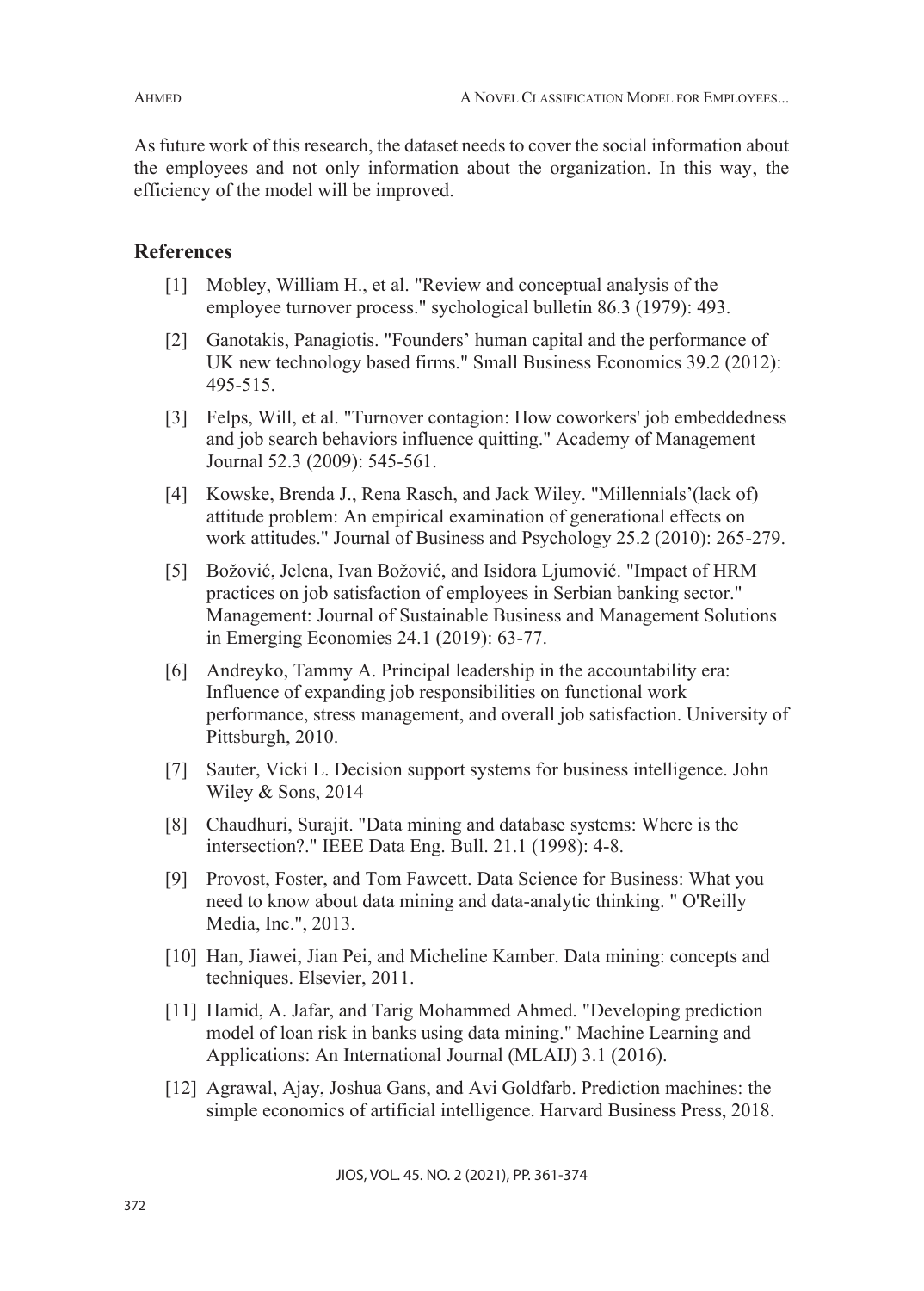- [13] Dean Jr, James W., and Mark P. Sharfman. "Does decision process matter? A study of strategic decision-making effectiveness." Academy of management journal 39.2 (1996): 368-392.
- [14] Sauter, Vicki L. Decision support systems for business intelligence. John Wiley & Sons, 2014.
- [15] M. Singh et al., "An Analytics Approach for Proactively Combating Voluntary Attrition of Employees," 2012 IEEE 12th International Conference on Data Mining Workshops, pp. 317-323, Brussels, 2012.
- [16] L. C. B. Martins, R. N. Carvalho, R. S. Carvalho, M. C. Victorino and M. Holanda, "Early Prediction of College Attrition Using Data Mining," 16th IEEE International Conference on Machine Learning and Applications (ICMLA), pp. 1075-1078, Cancun, 2017.
- [17] K. Dejaeger, W. Verbeke, D. Martens, J. Hur, and B. Baesens, "New insights into churn prediction in the telecommunication sector: A profit driven data mining approach," European Journal of Operational Research, vol. 218, no. 1, pp. 211–229, 2012.
- [18] C. K. Choudhary, R. Khare, D. Kaloya, and G. Gupta, "Employee attrition risk assessment using logistic regression analysis" 2nd IIMA International Conference on Advanced Data Analysis, Business Analytics and Intelligence ,Ahmedabad, 2011.
- [19] Al-Habil, W. I., A. Allah, and M. Shehadah. "Factors Affecting the Employees' Turnover at the Ministry of High Education in Gaza Governorates-Case study: North and West Gaza Directorates of Education." Arts Social Sci J 8.304 (2017): 2.
- [20] Lee Liu, Jaime. "Main causes of voluntary employee turnover a study of factors and their relationship with expectations and preferences." (2014).
- [21] Rogers, Steven K., et al. "Neural networks for automatic target recognition." Neural networks 8.7-8 (1995): 1153-1184.
- [22] Arulkumaran, Kai, et al. "A brief survey of deep reinforcement learning." arXiv preprint arXiv:1708.05866 (2017).
- [23] Kohavi, Ron, and George H. John. "Wrappers for feature subset selection." Artificial intelligence 97.1-2 (1997): 273-324.
- [24] Tang, Bo, Steven Kay, and Haibo He. "Toward optimal feature selection in naive Bayes for text categorization." IEEE transactions on knowledge and data engineering 28.9 (2016): 2508-2521.
- [25] IBM Watson Analytics. "Sample Data: HR Employee Attrition and Performance." In: (September 2015). url: https://www.ibm.com/communities/analytics/watson-analytics-blog/hremployee-attrition/.McKinley Stacker, I.V.: IBM waston analytics. Sample